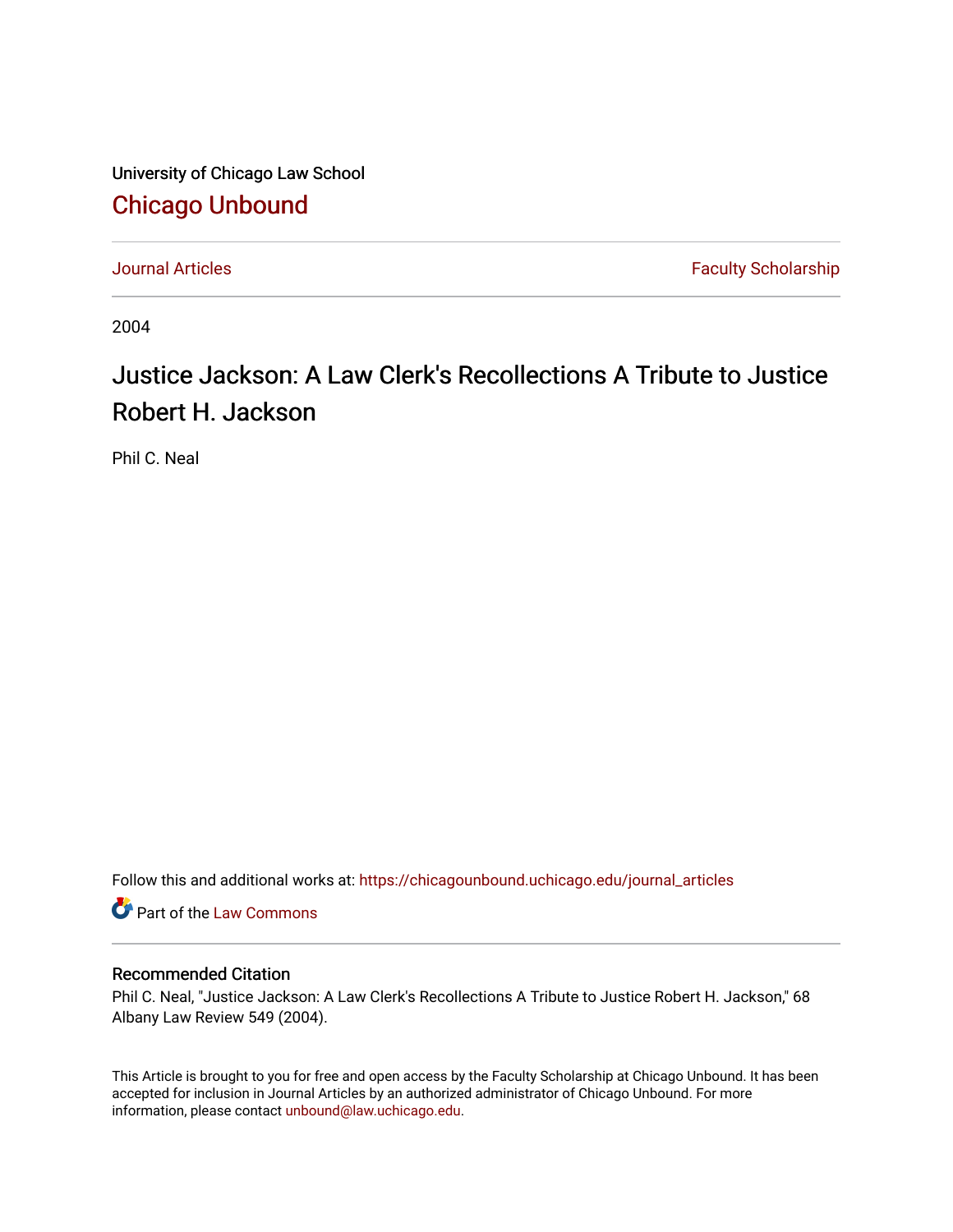## JUSTICE JACKSON: A LAW CLERK'S RECOLLECTIONS

## *Phil C. Neal\**

I appreciate the opportunity to take part in this event celebrating the life and work of Justice Jackson. Among other things, it gives me a chance to acknowledge publicly my own debt for one of the great experiences of my life. I especially want to commend the editors of the *Albany Law Review* for taking the initiative to do this.

Albany Law School may very well take pride in the fact that Robert Jackson's legal career began here-or almost began here. He had, in fact, begun his legal career a year before, when he clerked part-time in the Jamestown law office of his cousin, Frank Mott. He did that, incidentally, at the same time that he was taking what amounted to a postgraduate year at Jamestown High School. It was in that year that he came under the influence of Ms. Mary Willard, an English teacher who must have been a wonderful teacher and who plainly was one of the most important influences in Robert Jackson's life.

He spent only one year here at Albany Law School, but managed to complete the two-year requirements in that time, and followed that year with another year of law office apprenticeship. How much credit Albany Law School can claim for Robert Jackson's accomplishments in the law would be somewhat hard to say, but what we can say with assurance is that it did nothing to suppress his native abilities, and I believe that is no small claim.

Mr. Neal received his AB degree *summa cum laude* from Harvard College in 1940 and his LLB degree *magna cum laude* in 1943 from Harvard Law School, where he was President of the *Harvard Law Review.* He was law clerk to Justice Robert H. Jackson in the 1944 and 1945 Terms of the U.S. Supreme Court. Mr. Neal was admitted to the Illinois bar in 1943 and the California bar in 1945. He has argued appeals in the U.S. Supreme Court and in the courts of appeals for the Fifth, Seventh, Eighth, Ninth and Tenth Circuits.

549

<sup>\*</sup> Prior to the founding of Neal, Gerber & Eisenberg in 1986, Mr. Neal was Dean of the University of Chicago Law School from 1963 to 1975 and a member of its faculty until 1986. Before joining the University of Chicago faculty, he practiced law in San Francisco with the firm of Pillsbury, Madison & Sutro and then taught at Stanford Law School. While Dean of the University of Chicago Law School, he served as executive secretary of the Coordinating Committee of the United States District Courts, charged with administering the massive volume of Electrical Equipment antitrust cases. He also served as chairman of the White House Task Force on the Antitrust Laws appointed by President Lyndon Johnson.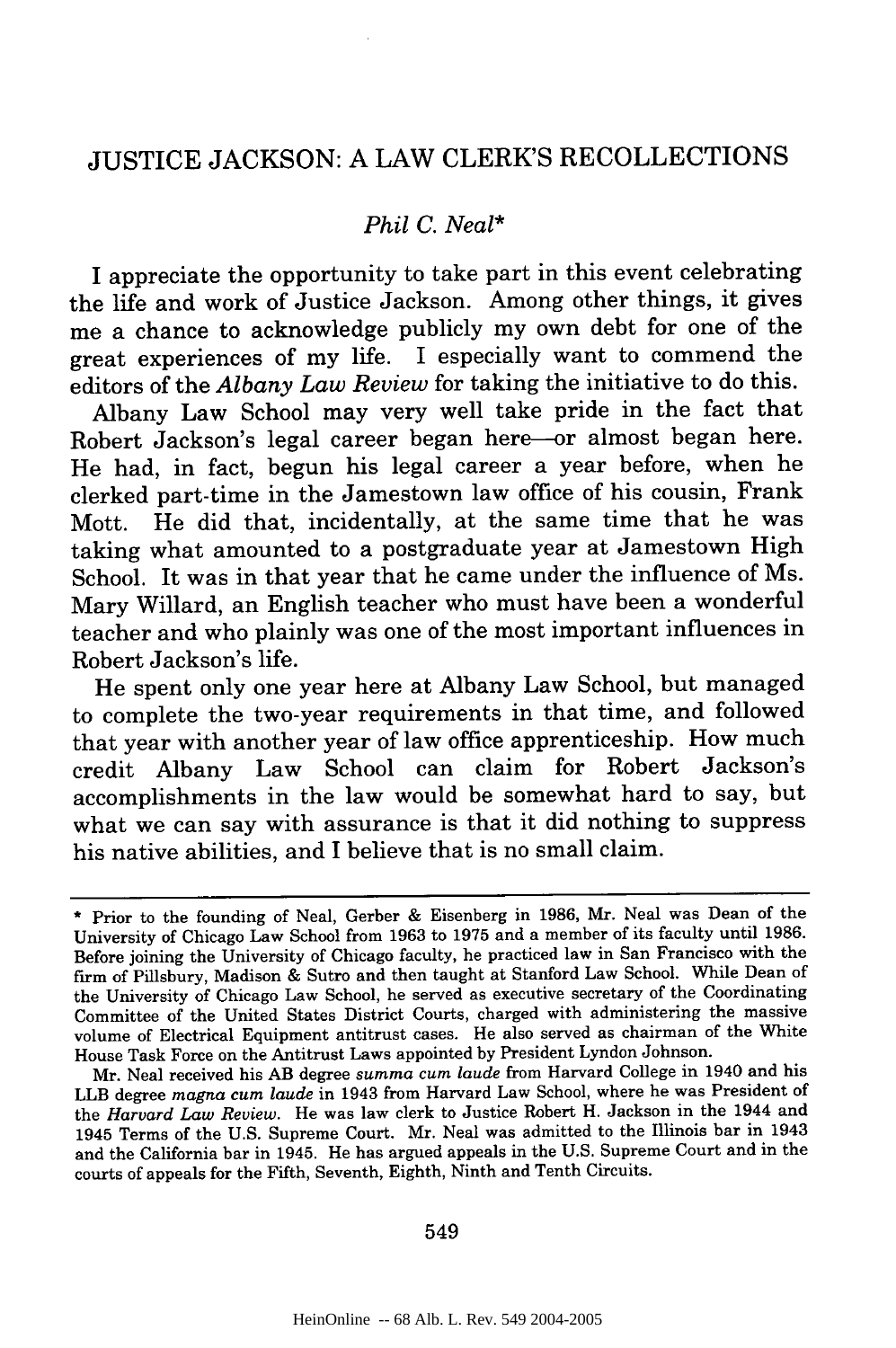I first met Justice Jackson in the winter of 1943. I was still in law school and I received a letter from him inviting me to come to Washington to discuss the possibility of a clerkship. The process of selecting Supreme Court law clerks was much less elaborate in those days. Most of the Justices used some law school professor to make suggestions or relied on a particular court of appeals judge to help them select a clerk. Today, Supreme Court law clerks almost invariably come from the ranks of court of appeals clerks and the selection process has become very competitive. I am told that applicants nowadays may spend weeks preparing for an interview with a member of the Court, much like preparing for a bar exam. Happily for me, I never went through such a process. A classmate and good friend of mine was William Jackson, the Justice's son. Justice Jackson had discussed the matter with Bill. So, I went down and had a very enjoyable conversation with the Justice and, of course, accepted his offer on the spot.

Many years later, I had the opportunity to introduce Justice Jackson to an outstanding student of mine at Stanford Law School who I thought well qualified to be his clerk. I do not think the Justice hesitated very long that time either in deciding to take the student as one of his clerks for the next Term (by that time, there were two law clerks per Justice). The student, by the way, was William Rehnquist.

My impression is that Justice Jackson never agonized much over selecting a law clerk. As with so much else in his life, he acted with a sure sense of his own judgment and willingness to risk being wrong. It was also one manifestation of the self-reliance that was one of his strongest traits. Framed on his mantelpiece was a rendering of [Rudyard] Kipling's line: "He travels the fastest who travels alone."' The truth is that Justice Jackson did not really need a law clerk. Unlike most other Justices I have known or heard about, Jackson did not use law clerks to write drafts of opinions. He made some revisions in his drafts in response to a law clerk's comments, but nearly every word of his opinions came from his own pen. I do not think there are many Justices about whom the same may be said. The one exception was that once or twice during a clerkship, the Justice would assign the writing of an opinion to the

**EUGENE** C. GERHART, AMERICA'S ADVOCATE: ROBERT H. **JACKSON** 48 **(1958)** (citation omitted).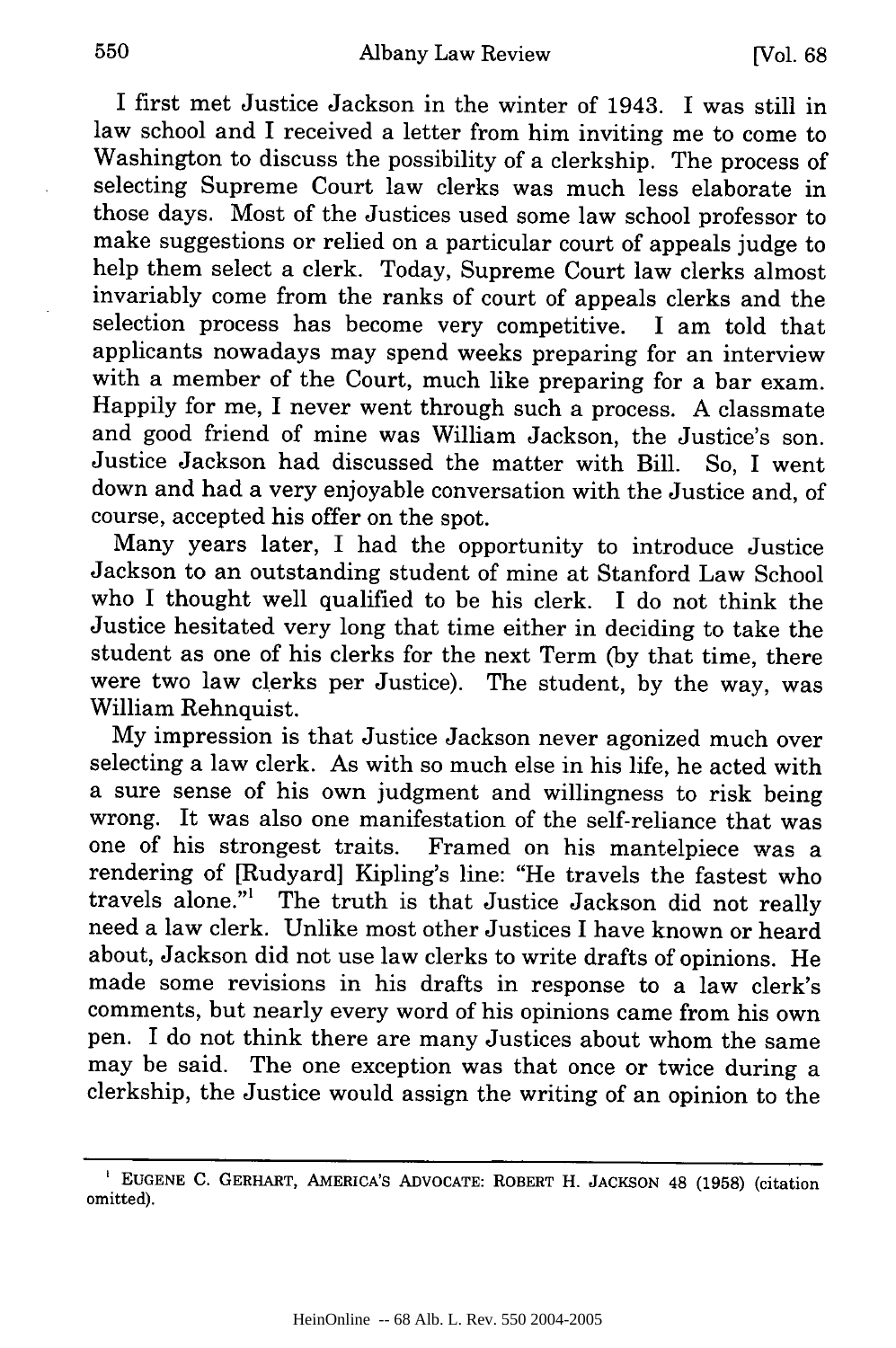law clerk. I think his purpose was mainly to give the clerk the experience, and to enhance the law clerk's sense of participation in the enterprise. I must say, the Justice was as deferential to the law<br>clerk's composition as the law clerk was to his. In drafts I clerk's composition as the law clerk was to his. composed, I recall only his addition of two or three phrases, inserted to give the draft his distinctive imprint.

There were other ways in which he made his law clerk feel more like a junior partner than an employee or minion. If one were visiting in some other clerk's office there would often be the interruption of a buzzer, which meant "Come here...right now." If there was a buzzer in my office I never knew it. Justice Jackson's invariable habit was to walk from his office through his secretary's adjoining office-which was a big office-and come to my door to say: "Got a minute?" That habit was characteristic of his whole attitude toward other people in life. He had no trace of aloofness or self-importance.

I must say that such an easy person-to-person relationship with a law clerk was not universal in the Court. One of my close friends, who was a clerk to a Justice whom I need not name, once informed his Justice that he was going to be married on a forthcoming Saturday and would be grateful if he could take the Sunday off. The reply was: "Sonny, you are in the big leagues now!"

Justice Jackson's typical working procedure was to produce a more or less finished draft of an opinion and give it to his clerk with an invitation to comment. One learned to be as prompt as possible with any suggestions for revision, because once he had a draft that he was pretty well satisfied with he was anxious to get the reactions of other members of the Court. He might say: "You've got a good point, but let's get it printed and send it around to see what the others say." Then, when four concurrences came in fairly promptly, as not infrequently happened, he would be likely to say: "Let's not rock the boat with changes now."

Very different, however, was his procedure with a few major cases in which his opinions went through many drafts and became the subject of fairly numerous exchanges-written and oral-with his law clerk. The two efforts that stand out most in my mind were his opinion for the Court in the Anthony Cramer treason case,<sup>2</sup> a wonderful opinion that provides a great historical summary, and his

*<sup>2</sup>* See Cramer v. United States, 325 U.S. 1 (1945).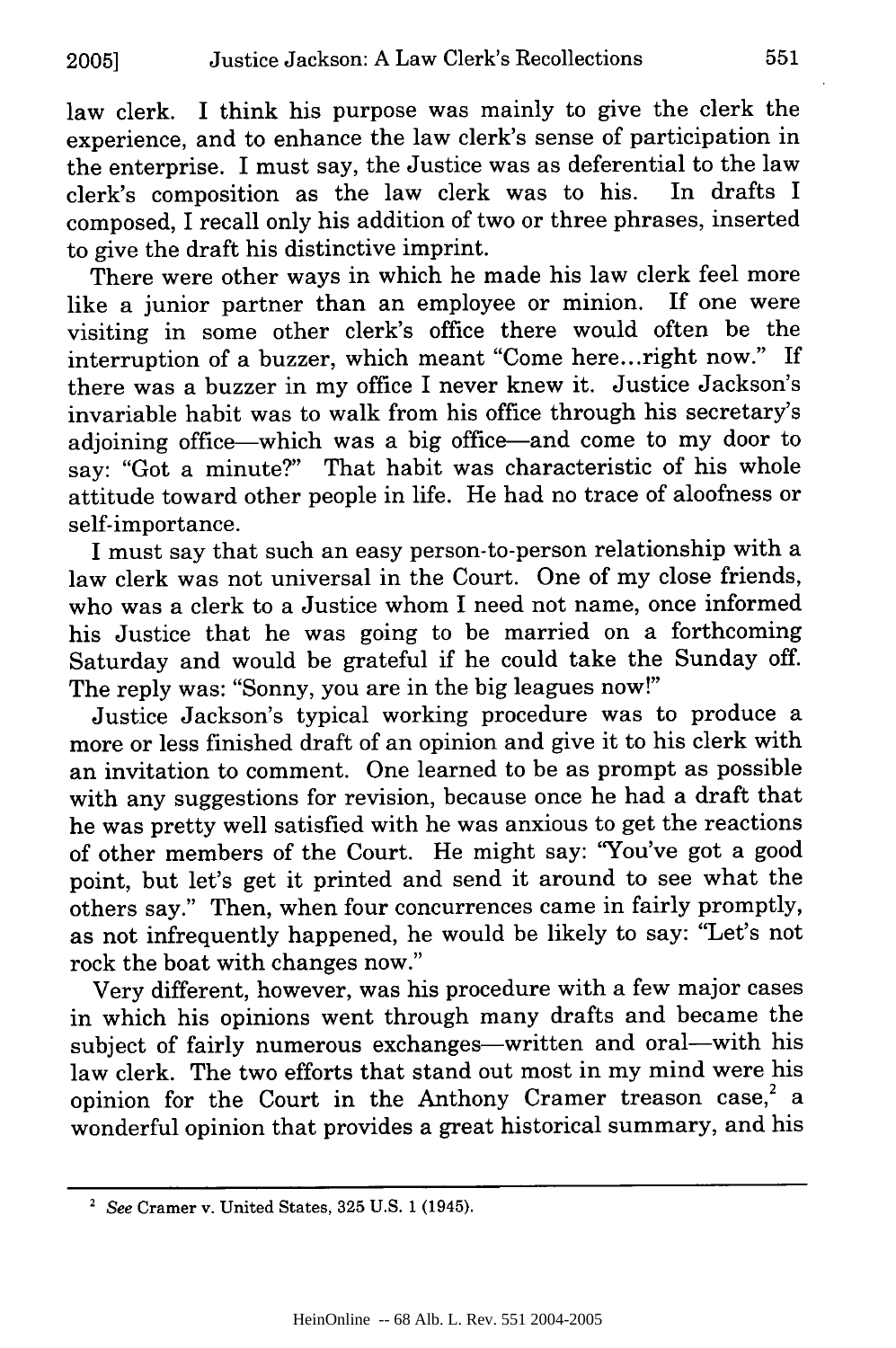dissenting opinion in *Hope Natural Gas,3* in which he advanced a novel theory for the regulation of gas rates.

The most striking aspect of Justice Jackson's work, of course, was the extraordinary attractiveness of his prose. How he came to have such a talent is a fascinating question, although surely his year of exposure to Ms. Mary Willard must account for much of his appreciation of good prose and familiarity with English literature. I suspect that he discovered early on that he had a gift for graceful and vivid expression and used every opportunity to cultivate it. Certainly, there was never anything strained or studied about his composition, and the easy flow of his prose is shown by the clean handwritten drafts he produced, in the beautiful handwriting that seems never to have changed from his early adulthood. Tom Loftus tells me it is genetic.<sup>4</sup>

Justice Jackson's striking analogies, aphorisms, paradoxes and antitheses were so much a part of all his writing that isolated examples cannot convey the full impact of his writing style. As one simple example, he began one opinion by saying: '"We granted certiorari, and in this Court the parties changed positions as nimbly as if dancing a quadrille."5 Square dancing was one of his pastimes, as was horseback riding. In another opinion, he said: "Men are more often bribed by their loyalties and ambitions than by money, $\frac{1}{6}$ a characteristic aphorism. He could be at his best when he turned his wit on himself, as in disowning a prior position: "except for any personal humiliation involved in admitting that I do not always understand the opinions of this Court, I see no reason why I should be consciously wrong today because I was unconsciously wrong yesterday."7 And, as that quotation shows, he was not averse to sardonic comment on the opinions of the majority. In another dissent, he said: "I do not know whether it is the view of the Court that a judge must be thick-skinned or just thickheaded, but nothing in my experience or observation confirms the idea that he is

**<sup>&#</sup>x27;** Fed. Power Comm'n v. Hope Natural Gas Co., 320 U.S. 591, 650-52 (1944) (Jackson, J., dissenting) (criticizing the majority opinion for failing to provide a clear test for determining whether a rate order is reasonable under the Natural Gas Act).

**<sup>&#</sup>x27;** Mr. Loftus is Justice Jackson's grandson. *See* Thomas A. Loftus III, *That Baby: Justice Jackson's Writings About a Grandchild, and Vice Versa,* 68 ALB. L. REV. 37 (2004).

 $^5$  Orloff v. Willoughby, 345 U.S. 83, 87 (1953).

**<sup>6</sup>**United States v. Wunderlich, 342 U.S. 98, 103 (1951) (Jackson, J., dissenting).

Massachusetts v. United States, 333 U.S. 611, 639-40 (1948) (Jackson, J., dissenting).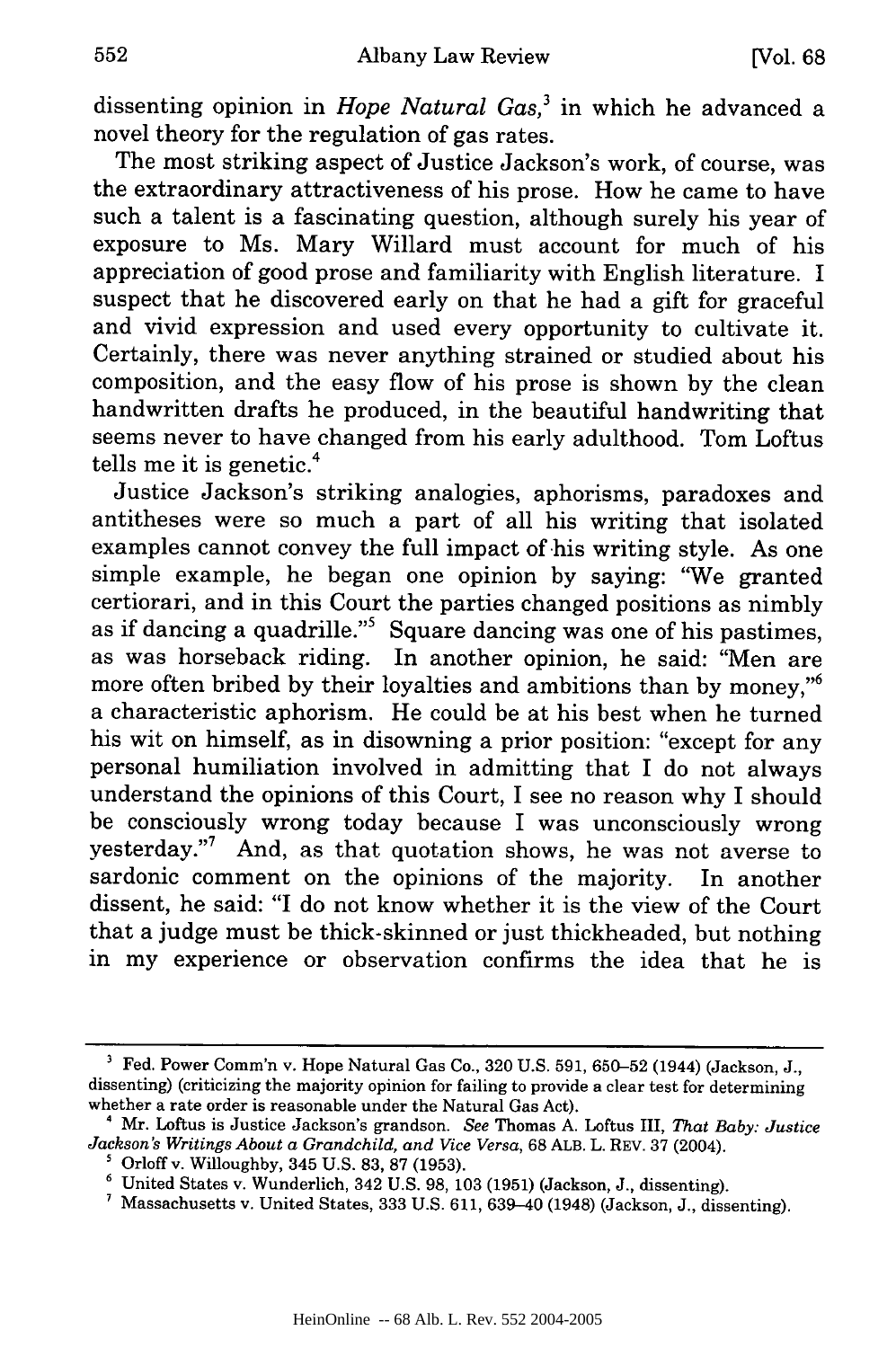insensitive to publicity."8 Or again: "The Court's reasoning adds up to this: The Commission must be sustained because of its accumulated experience in solving a problem with which it had never before been confronted...I give up."9

He was most eloquent, however, when his prose was put at the service of fundamental values. The inspirational power of his statements was comparable to the wartime speeches of Winston Churchill, with whom I think he had a number of other traits in common. Memorable examples are his opinion for the Court in the flag salute case<sup>10</sup> and his dissenting opinion in *Korematsu v. United States,"* the Japanese relocation case. And, of course, his opening and closing addresses to the War Crimes Tribunal at Nuremberg, which have made available to all the essence of the massive record of the Nazi crimes that the Nuremberg trial created.<sup>12</sup>

I cannot attempt to summarize Justice Jackson's judicial philosophy, but let me comment briefly on certain prominent themes that made a deep impression on me during my time with him. One was his constant concern for the practical consequences of judicial decisions. This concern was brought home to me early on by his opinion in a rather routine tax case. His experience litigating tax cases for the government had convinced him that whenever the Supreme Court tried to deal with the intricacies of tax law, it was likely to make a mess of it. He had asked my predecessor law clerk, John F. Costelloe, for a memorandum on the scope of review of Tax Court decisions. John's memorandum concluded that the scope of review was no different from the review of any other lower court decisions. John told me that after reading the memorandum,

**<sup>&#</sup>x27;** Craig v. Harney, 331 U.S. 367, 396 (1947) (Jackson, J., dissenting) (disagreeing with the majority's finding that press coverage of a criminal trial had not created a clear and present danger to the administration of justice).

<sup>&</sup>lt;sup>9</sup> SEC v. Chenery Corp., 332 U.S. 194, 213-14 (1947) (Jackson, J., dissenting).

<sup>&</sup>lt;sup>10</sup> W. Va. State Bd. of Educ. v. Barnette, 319 U.S. 624, 642 (1943) (striking down on First Amendment grounds a regulation that required school children to salute the flag and recite the pledge of allegiance).

**<sup>&</sup>quot;** 323 U.S. 214, 242 (1944) (Jackson, J., dissenting) (criticizing an executive order that excluded individuals of Japanese ancestry, including American citizens, from a certain 'Military Area" in California).

<sup>&</sup>lt;sup>12</sup> See Opening Statement for the United States of America by Robert H. Jackson, Chief of Counsel for the United States at the Palace of Justice, Nürnberg, Germany, November 21, 1945, *reprinted in* ROBERT H. JACKSON, THE NÜRNBERG CASE 30 (1947); Closing Address, Delivered by Robert H. Jackson, Chief of Counsel for the United States, at the Palace of Justice, Nürnberg, Germany, July 26, 1946, *reprinted in* ROBERT H. JACKSON, THE NÜRNBERG CASE 120 (1947).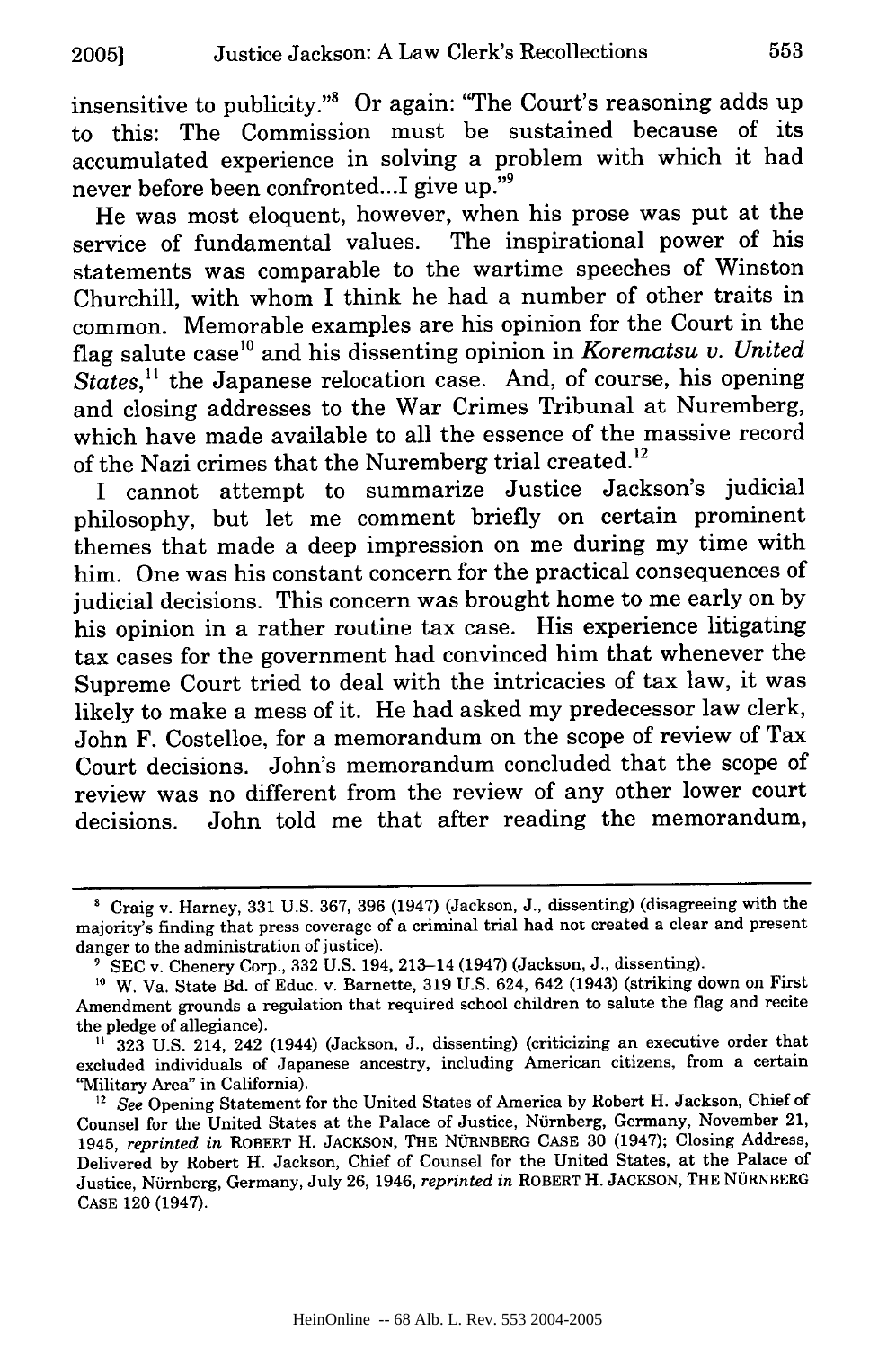Justice Jackson had walked into his office with the memorandum in hand, chuckling, and said: "Well, John, that may be the law now but it won't be for long if I can help it." The opportunity came when he was assigned the opinion in a case known as *Dobson v. Commissioner.3* Justice Jackson's opinion for the Court ruled, in effect, that Tax Court opinions should be reversed only for plain errors of law, much like an administrative agency.

In another case, a majority of the Court overturned a seventy-five year-old precedent to bring the insurance business within the authority of Congress to regulate interstate commerce.<sup>14</sup> Although Justice Jackson was not averse to overruling precedents, he dissented in this instance because the decision would have widespread effects in upsetting an established regulatory system built on the old assumption that insurance was not commerce<sup>15</sup>-he thought the reform should be left to Congress, which could make the necessary adjustments.<sup>16</sup> Actually, Congress confirmed his worries by promptly restoring to the States most of the authority the Court's decision would have taken away.<sup>17</sup>

A second trait that made a deep impression on me was the value he placed on fairness as an overriding principle. He had been a confirmed New Dealer and undoubtedly was strongly sympathetic to the New Deal's labor legislation. But his sense of fairness took over when he confronted overly zealous interpretations of those laws. In one case, the Labor Board had condemned an employer for enforcing a union shop agreement that the employer had agreed to only because the Labor Board itself had encouraged the employer to accept it. This scenario was very offensive to him. The majority opinion upholding the Labor Board conveniently omitted those facts, a circumstance that added to the indignation with which Justice Jackson dissented.<sup>18</sup>

His indignation was even greater in the famous portal-to-portal

<sup>&</sup>lt;sup>13</sup> 320 U.S. 489, 502 (1943) (holding that "[i]n deciding law questions courts may properly attach weight to the decision of points of law by an administrative body having special competence to deal with the subject matter.").

<sup>&</sup>lt;sup>14</sup> United States v. S.E. Underwriters Ass'n, 322 U.S. 533 (1944).<br><sup>15</sup> See Paul v. Virginia, 75 U.S. (8 Wall.) 168 (1868).<br><sup>16</sup> S.E. Underwriters, 322 U.S. at 593 (Jackson, J., dissenting in part) (arguing that Congress, not the judiciary, should institute federal regulation of the insurance industry).

**<sup>&#</sup>x27;7** 15 U.S.C. §§ 1011-15 (popularly known as the McCarran-Ferguson Act).

<sup>&</sup>lt;sup>18</sup> "A more complete statement of the facts than is found in the Court's opinion is necessary to disclose the reasons why.. **.I** dissent." Wallace Corp. v. NLRB, 323 U.S. 248, 257 (Jackson, J., dissenting).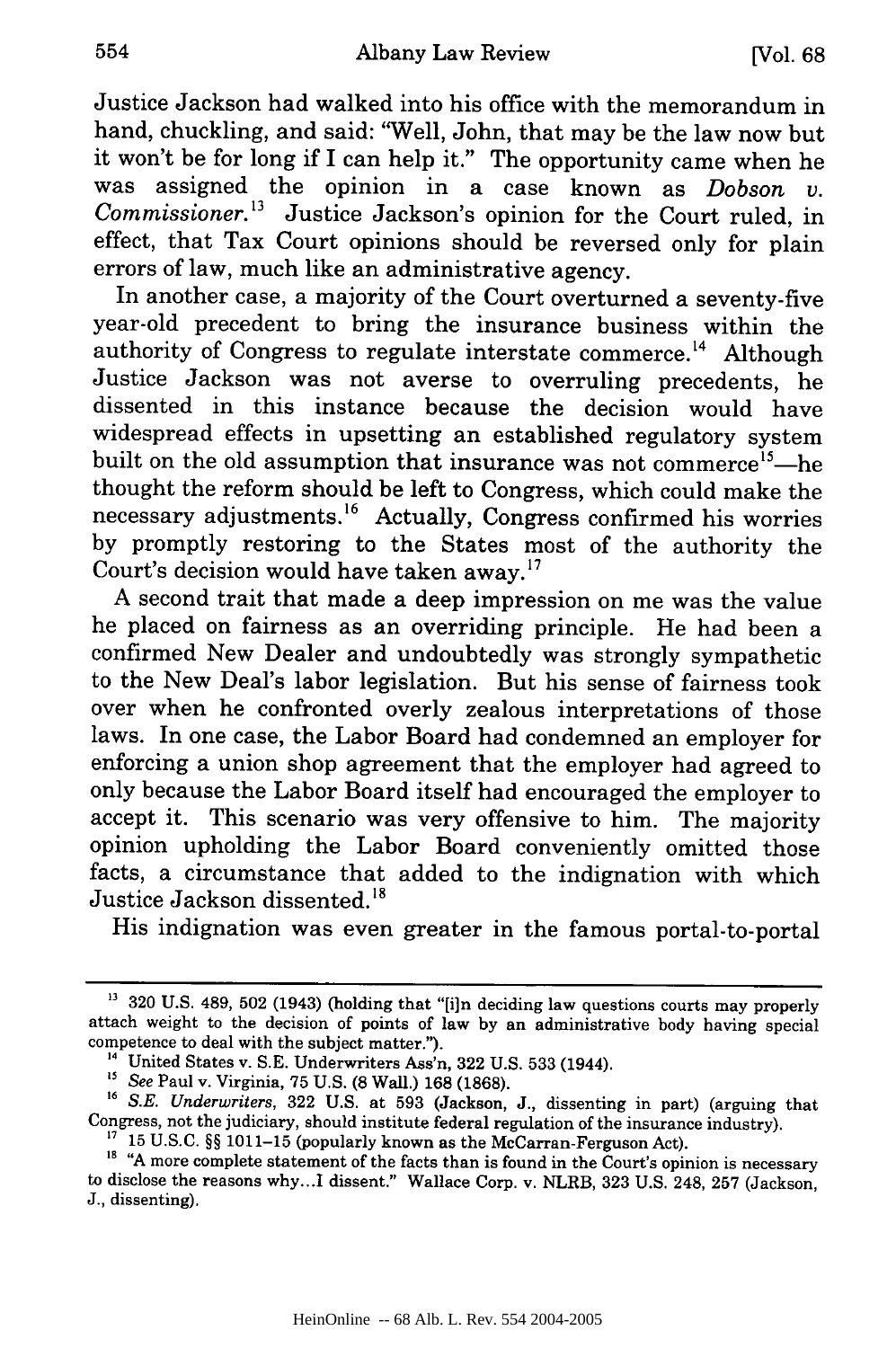case, 19 in which a bare majority of the Court voted to accept a definition of the work week for coal miners that had been repeatedly rejected in arriving at collectively-bargained wage rates. Justice Jackson concluded his dissenting opinion with one of his most stinging rebukes, saying for four members of the Court:

"We doubt if one can find in the long line of criticized cases one in which the Court has made a more extreme exertion of power or one so little supported or explained by either the statute or the record in the case. Power should answer to reason none the less because its fiat is beyond appeal."<sup>20</sup>

A third dominant strain in Justice Jackson's work was his zeal to protect individuals from unnecessary demands of organized society, or what he thought were unnecessary demands. Well-known examples are his opinions in the flag salute case<sup>21</sup> and the Japanese relocation case that I have already mentioned, $^{22}$  as well as the Cramer treason case, $^{23}$  in which he adopted a view of the Treason Clause that makes prosecutions for treason very difficult.<sup>24</sup>

One other example I like is his opinion in *United States v. Ballard*<sup>25</sup> in which Justice Jackson wrote a perceptive commentary on the nature of unorthodox religious beliefs. The majority upheld a conviction for mail fraud of the promoters of a religious cult called the "I Am" movement.<sup>26</sup> Although the majority ruled that the truth or falsity of the defendants' alleged religious experiences could not be examined, it also held that the defendants were guilty of mail fraud if they themselves did not believe the things they were telling their followers.27 But Justice Jackson observed that "any inquiry into intellectual honesty in religion raises profound psychological problems,"<sup>28</sup> and that it is "an impossible task for juries to separate

**<sup>27</sup>***Id.* at 81-82.

**<sup>&</sup>quot;9** Jewell Ridge Coal Corp. v. Local No. 6167, United Mine Workers, 325 U.S. 161 (1945). **<sup>20</sup>***Id.* at 196 (Jackson, J., dissenting).

**<sup>21</sup>** W. Va. State Bd. of Educ. v. Barnette, 319 U.S. 624 (1943) (characterizing the conflict as between the State's assertion of power to condition individual's access to public education on making a prescribed sign and profession, and the individual's right to self-determination in matters of individual opinion and personal attitude).

**<sup>22</sup>**Korematsu v. United States, 323 U.S. 214, 242-48 (1944) (Jackson, J., dissenting) (examining the struggle between the power and scope of judicial enforcement of a military order, and the expanse of individual liberty under the Constitution).<br><sup>23</sup> Cramer v. United States, 325 U.S. 1 (1945).

*<sup>24</sup> Id.* at 29-35.

**<sup>25</sup>** 322 U.S. 78 (1944).

**<sup>26</sup>***Id.* at 79.

*<sup>28</sup> Id.* at 93 (Jackson, J., dissenting).